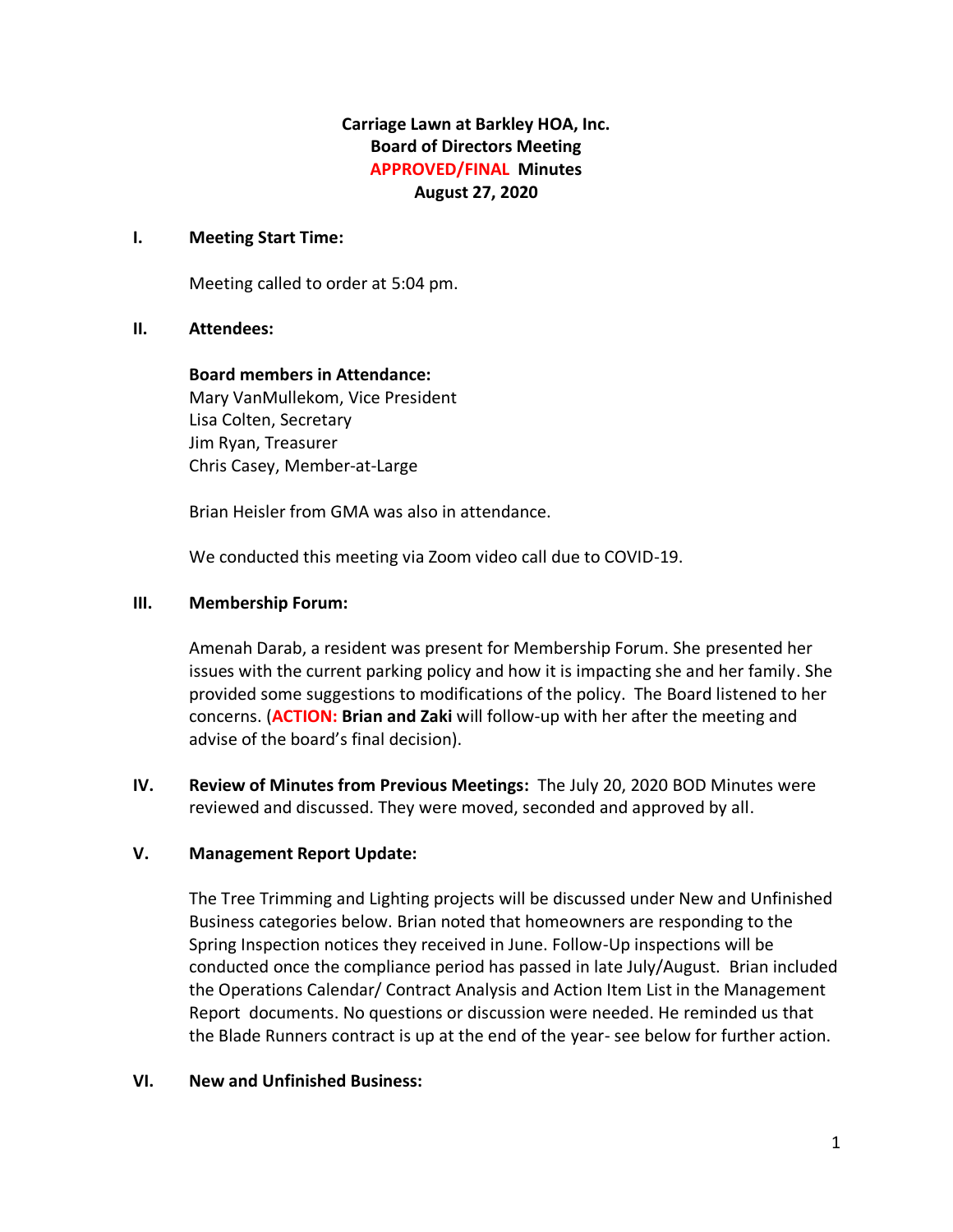- **A. 2020 Projects Discussion:**
	- **1. Fitness Center Upgrade and Community Landscape Enhancements:** Will continue to be tabled until 2021 so we can focus on the other larger projects that are underway.
- **A. Community Lighting/New Street Light Installation Project:** This project was mostly completed in August, but some of the newer lights are not operational. Many of the new lights are on and all agree this has been a great improvement for our community. We are receiving good feedback from residents also. We agreed that we would withhold final payment until this work is done and issues are resolved. (**ACTION: Brian** to keep in touch with Kolb to ensure final issues are resolved; keep Board informed and then determine final steps as needed).
- **B. Sidewalk Repair:** Brian received revised pricing from the contractor to address the areas outlined in the "audit report" and the areas we received complaints from residents. We had decided to push this back to later in the year, but we have received resident requests to re-visit certain areas that are in need of repair- especially those impacted by tree root growth into the sidewalks. We reviewed three areas noted on Blue Royale/Royal Doulton and Saxon Flowers; along with some other areas. A motion was made, second and the Board approved this final pricing and the work will commence in September. (**ACTION: Brian** to keep us apprised of any issues and when work is completed).
- **B. Visitor Curb Re-Painting:** The board discussed the need for repainting of "Visitor" curbs (especially those near playground). We reviewed the proposal pricing. A motion was made, seconded and approved to move forward with the "Visitor" stenciling on the curbs not the asphalt. We decided to hold on the house numbers/reserved re-painting due to the logistics of managing the project. We agreed to go with current way of painting- black background with white letters. (**ACTION: Brian** to get in touch with contractor and manage timing). We may need to do a communication to the community.
- **C. Spring Inspections:** Most violations have been fixed by homeowners. A few are outstanding- Brian is working with them- given the pandemic, we are exercising more understanding on completion of work. (**ACTION: Brian** to keep Board apprised to see if further or stronger communication is needed).
- **D. Asphalt Trail Replacement and Royal Doulton Pathway:** We continue to review different proposals to try and resolve this issue, but there does not seem to be a good solution that seems to be a lasting solution and one that is not exorbitantly expensive. We brainstormed a few other ideas, but no final decision was made. (**ACTION: Brian** to go back to the two contractors that presented pricing/ ask our questions and receive new solutions to consider).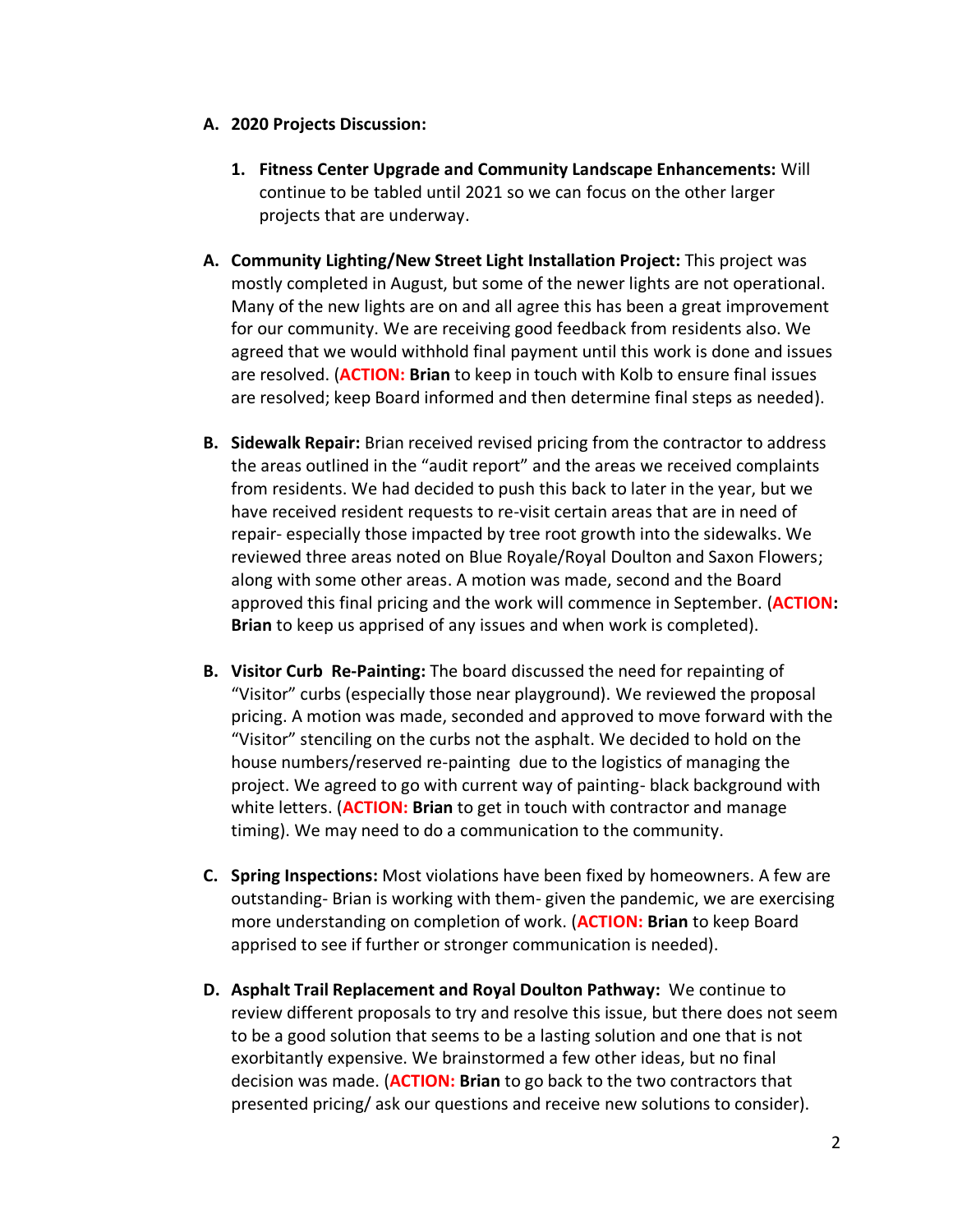- **E. Tot Lot Mulch:** Work had been approved; mulch was added in August to our satisfaction. We agreed that while not actively encouraging homeowners to use the playground during the pandemic, we would put up a sign to say- " Use at your own risk". This then prompted conversation that the equipment is dirty and could use a re-fresh of paint. We brainstormed ideas. (**ACTION: Brian** to get some quotes from vendors to see about powerwashing and painting for the Board to consider. Brian to update the signage.
- **F. Landscaping/Tree Trimming Proposals:** We approved the work at our July meeting and as of this meeting, BladeRunners has completed the work they were to do. Freedom Tree is in process. We discussed we probably need to review this issue on a yearly basis and have clearing of brush done more regularly than we have in the past.
- **G. BladeRunners Contract Renewal:** The current contract is up for renewal in December 2020. We reviewed the initial proposal and offered some suggestions for Brian for inclusion in contract vs. seeing as " add-ons". We have until early to mid- November to decide on accepting whatever the final pricing will be or to potentially receive quotes from other vendors. **(ACTION: Brian** to review our ideas with BladeRunners; get new pricing for us to review before our next Board meeting).

Management Section of meeting concluded at 6:15 PM. A motion was passed, seconded and approved to move to the Executive Session of the meeting.

- **VII. Executive Session:** The following topics were discussed:
	- **A. Budget and Financial Review:** July financials are in good shape. Reviewed delinquent accounts which are not excessive. Two delinquencies liens have been sent to the collection agency for follow-up and payment. The Lighting project budget is coming out of Operating Expenses. Brian has sent an initial 2021 Community Budget to the Board for review and discussion. We will need to make a final decision by mid-November at the latest so proper communication to the community can be done. Concurrently, the Board needs to finalize and approve our Landscaping Budget/Contractor as per above noted in Management Report item G. (**ACTION: Board** to review current information and discuss and hopefully finalize at next Board Meeting).
	- **B. 2019 Audit Report:** The attorneys have sent an initial draft report of the 2019 Audit of the community and there are no red flags or issues. Jim moved to approve the audit report, which was seconded and approved by the Board. Brian will send the final to Jim for signature, etc.